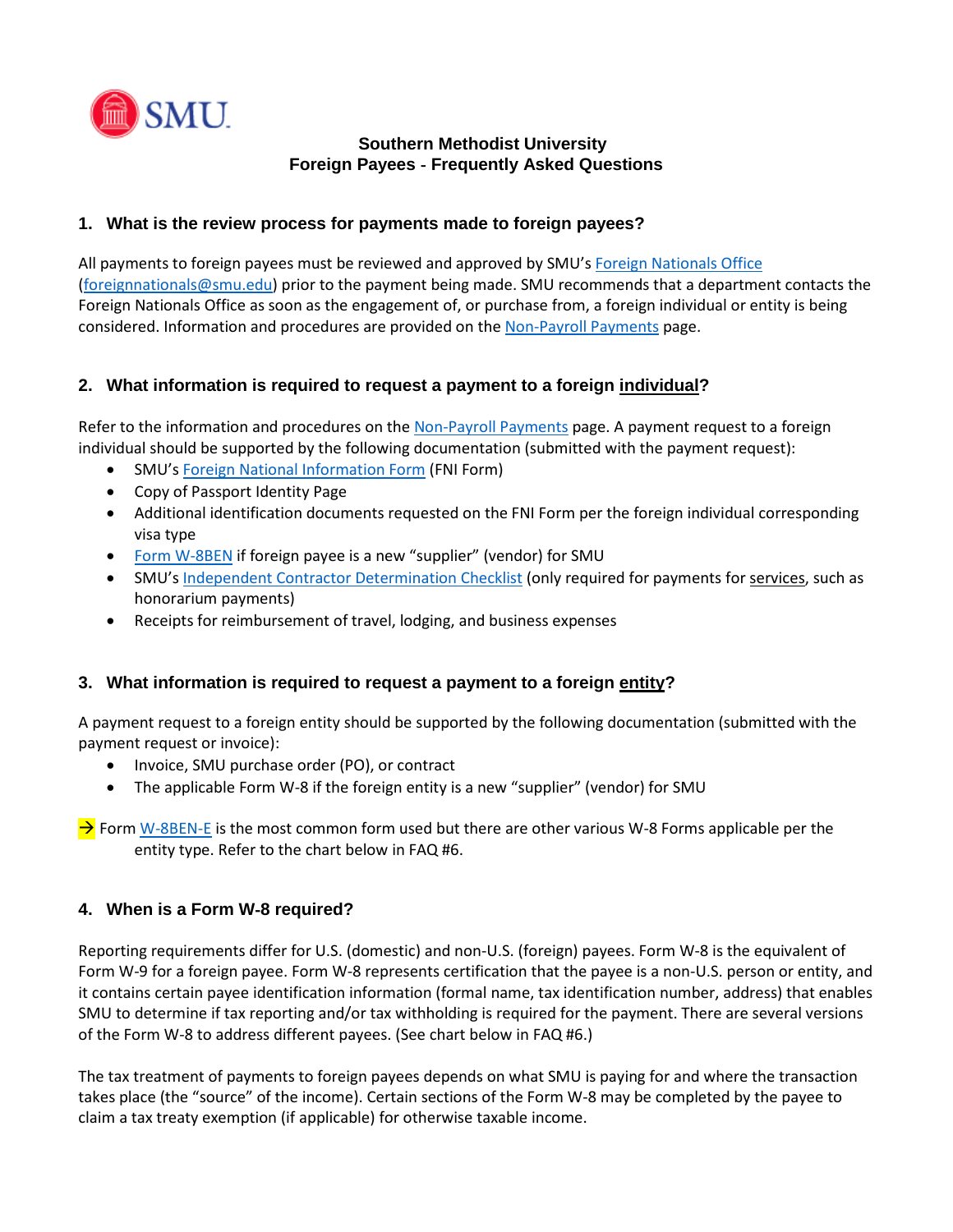#### **5. Does an SMU employee need to complete or obtain a Form W-8 if traveling abroad and making payments abroad?**

An SMU employee who is traveling abroad on SMU business may purchase goods or services from a foreign vendor when traveling outside of the U.S. by using an SMU Credit Card, a cash advance, or the employee's own personal funds. Regardless of the method of payment, the expense documentation (receipt, etc.) for legitimate business expenses should include a note that the expense pertains to goods purchased or services performed outside the U.S., while the traveler is abroad. **A Form W-8 is not required in this instance.**

# **6. Where are Forms W-8 located?**

Current Forms W-8 are available on the IRS Website. There are several versions of the Form W-8 to address different payees. Please refer to the chart shown below.

| <b>Type of Payee</b>            | Form W-8 | <b>Other Documentation Required</b>                  | <b>Links on IRS Website</b>  |
|---------------------------------|----------|------------------------------------------------------|------------------------------|
| Foreign Individual              | W-8BEN   | Identification documents per visa type. See the Visa | https://www.irs.gov/pub/irs- |
|                                 |          | Information Section on SMU's Alien Determination     | pdf/fw8ben.pdf               |
|                                 |          | of Residency Form                                    |                              |
| Foreign Entity                  | W-8BEN-E | None                                                 | https://www.irs.gov/pub/irs- |
|                                 |          |                                                      | pdf/fw8bene.pdf              |
| Foreign tax-exempt institution  | W-8EXP   | IRS exemption letter or opinion of counsel for tax   | https://www.irs.gov/pub/irs- |
| (e.g., University)              |          | exemption                                            | pdf/fw8exp.pdf               |
| Foreign Entity with effectively | W-8ECI   | None                                                 | https://www.irs.gov/pub/irs- |
| connected U.S. Income           |          |                                                      | pdf/fw8eci.pdf               |
| Foreign Intermediaries and      | W-8IMY   | Form W-9, W-8BEN, or W-8BEN-E from beneficial        | https://www.irs.gov/pub/irs- |
| Agents                          |          | owner                                                | pdf/fw8imy.pdf               |

### **7. Is a Form W**‐**8 required every time a payment request is submitted for a foreign payee?**

Generally a Form W-8 will remain valid for three years unless a change in circumstance makes any information on the form incorrect or incomplete. Because the IRS updates Form W-8 frequently, SMU requests our vendors to have the most current updated version of Form W-8 on file when submitting a payment request. Submit the payee's applicable Form W-8 with the payment request or invoice.

### **8. What is the expected timeframe for the Foreign Nationals Office's payment review?**

SMU's Foreign Nationals Office will review the payment request within 5 business days of receiving it. If any additional information is required and/or tax withholding is applicable, the Foreign Nationals Office will contact the department.

### **9. What are "Goods and Services"?**

*Goods* are something that one can use or consume. Goods are tangible property owned by the purchaser and can be used once or repeatedly. Goods must be legitimate business expenses to be eligible for payment.

Examples of Goods:

- Books
- Food
- Furniture
- Office supplies
- Printers, computers, and computer hardware